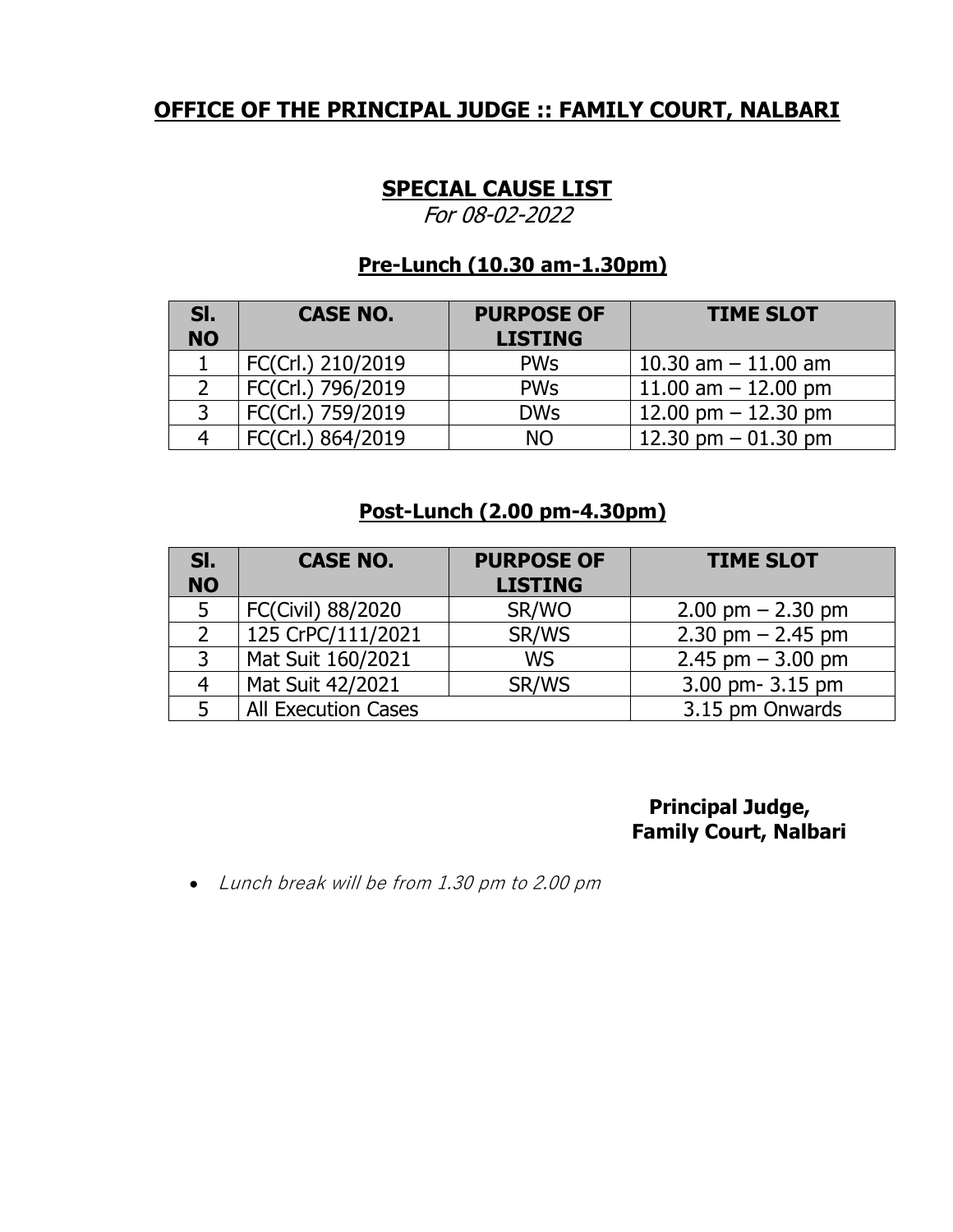# **SPECIAL CAUSE LIST**

For 09-02-2022

## **Pre-Lunch (10.30 am-1.30pm)**

| SI.<br><b>NO</b> | <b>CASE NO.</b>   | <b>PURPOSE OF</b><br><b>LISTING</b> | <b>TIME SLOT</b>      |
|------------------|-------------------|-------------------------------------|-----------------------|
|                  | FC(Crl.) 90/2020  | Argument                            | 10.30 am $-$ 11.00 am |
|                  | FC(Crl.) 758/2019 | <b>DWs</b>                          | 11.00 am $-$ 12.00 pm |
|                  | FC(Crl.) 136/2019 | <b>DWs</b>                          | 12.00 pm $-$ 12.30 pm |
|                  | FC(Crl.) 849/2019 | Hearing/                            | 12.30 pm $-$ 01.30 pm |
|                  |                   | Argument                            |                       |

### **Post-Lunch (2.00 pm-4.30pm)**

| SI.<br><b>NO</b> | <b>CASE NO.</b>            | <b>PURPOSE OF</b><br><b>LISTING</b> | <b>TIME SLOT</b>                    |
|------------------|----------------------------|-------------------------------------|-------------------------------------|
| 5                | FC(Civil) 51/2019          | <b>DWs</b>                          | $2.00 \text{ pm} - 2.30 \text{ pm}$ |
|                  | 125 CrPC/48/2021           | <b>PWs</b>                          | $2.30$ pm $- 2.45$ pm               |
| 3                | Mat Suit 56/2021           | <b>WS</b>                           | 2.45 pm $-$ 3.00 pm                 |
| 4                | Mat Suit 09/2021           | <b>WS</b>                           | 3.00 pm- 3.15 pm                    |
|                  | <b>All Execution Cases</b> |                                     | 3.15 pm Onwards                     |

## **Principal Judge, Family Court, Nalbari**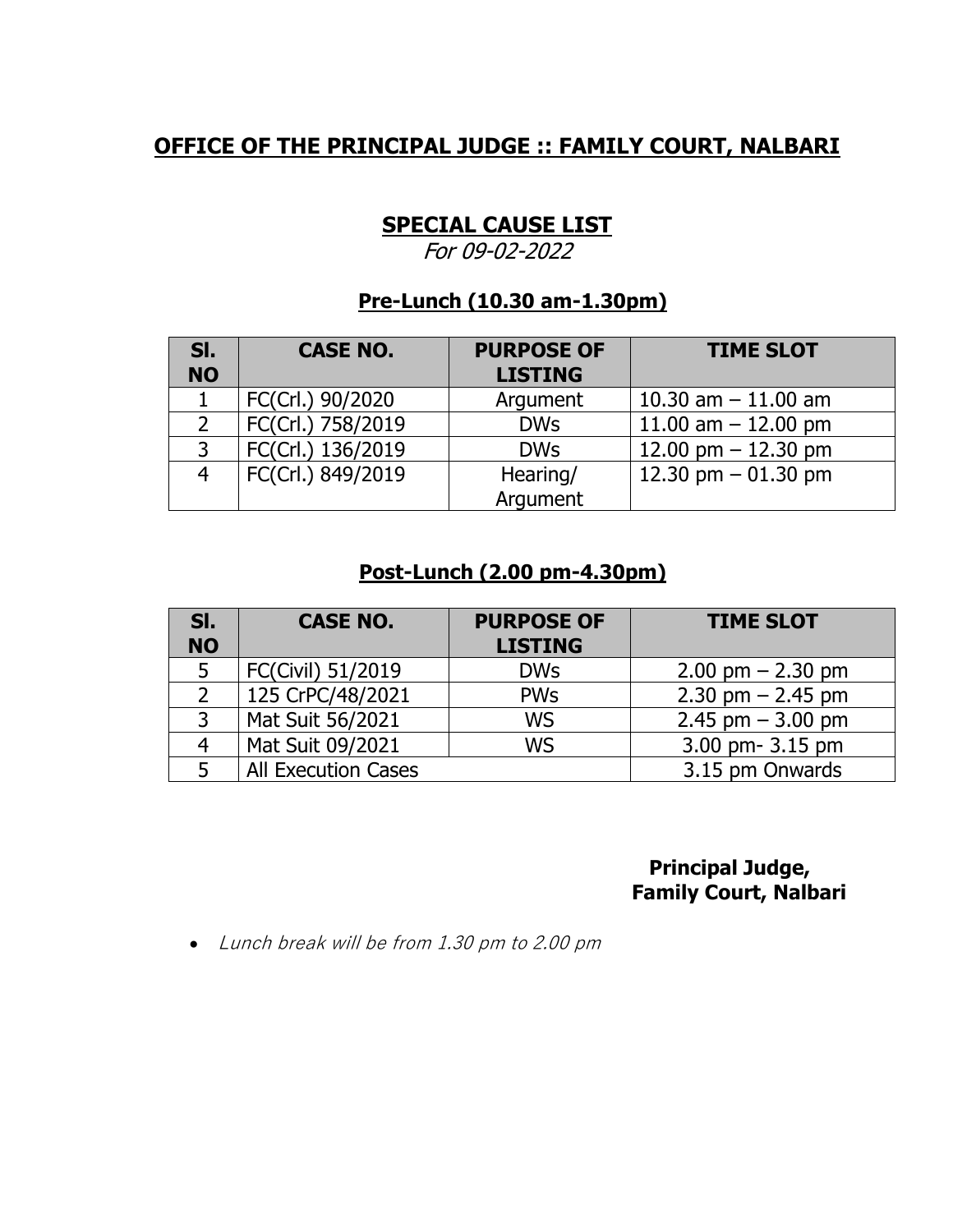#### **SPECIAL CAUSE LIST**

For 10-02-2022

#### **Pre-Lunch (10.30 am-1.30pm)**

| SI.<br><b>NO</b> | <b>CASE NO.</b>   | <b>PURPOSE OF</b><br><b>LISTING</b> | <b>TIME SLOT</b>      |
|------------------|-------------------|-------------------------------------|-----------------------|
|                  | FC(Crl.) 138/2020 | <b>PWs</b>                          | 10.30 am $-$ 11.00 am |
|                  | FC(Crl.) 803/2019 | <b>PWs</b>                          | 11.00 am $-$ 12.00 pm |
|                  | FC(Crl.) 477/2019 | <b>PWs</b>                          | 12.00 pm $-$ 12.30 pm |
|                  | FC(Crl.) 59/2020  | <b>DWs</b>                          | 12.30 pm $-$ 01.30 pm |

# **Post-Lunch (2.00 pm-4.30pm)**

| SI.<br><b>NO</b> | <b>CASE NO.</b>            | <b>PURPOSE OF</b><br><b>LISTING</b> | <b>TIME SLOT</b>                    |
|------------------|----------------------------|-------------------------------------|-------------------------------------|
| 5                | FC(Civil) 111/2019         | <b>PWs</b>                          | $2.00 \text{ pm} - 2.30 \text{ pm}$ |
|                  | 125 CrPC/43/2021           | <b>WS</b>                           | $2.30$ pm $- 2.45$ pm               |
| 3                | Mat Suit 126/2021          | SR/WO                               | $2.45$ pm $-3.00$ pm                |
| 4                | Mat Suit 127/2021          | SR/WO                               | 3.00 pm- 3.15 pm                    |
|                  | <b>All Execution Cases</b> |                                     | 3.15 pm Onwards                     |

 **Principal Judge, Family Court, Nalbari**